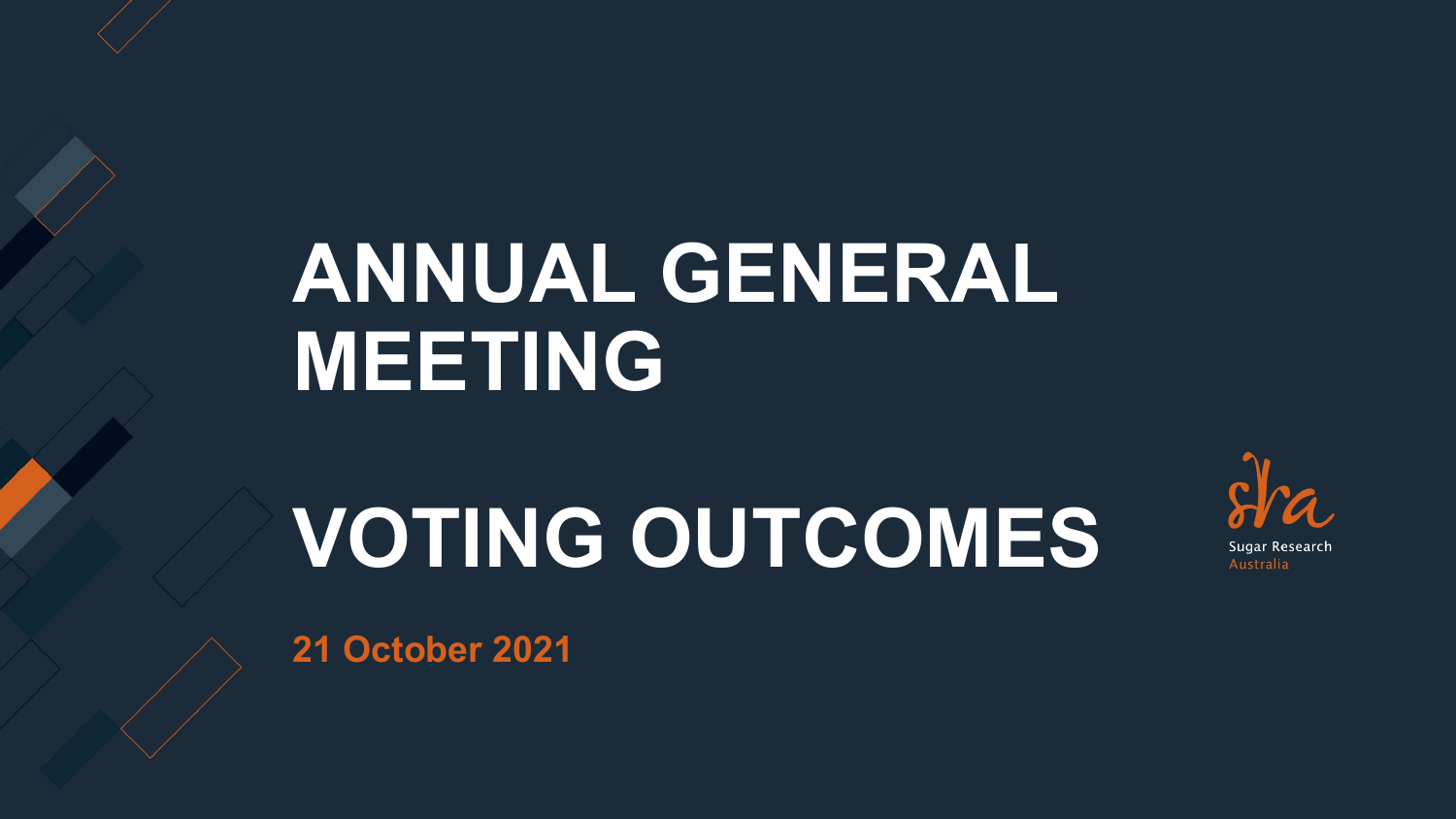### **Agenda item 3(a)**

#### **Resolution 3(a) To consider and, if thought fit, pass the following resolution as a separate Ordinary Resolution:**

*That, in accordance with rule 28.1 of SRA's constitution Ms Rowena McNally, who has been recommended by the Director Selection Committee and is eligible for election, be elected as a Director of SRA for a term of 3 years.*

| <b>GROUP G</b> | <b>FOR</b>            | <b>ABSTAIN</b> | <b>AGAINST</b> | <b>TOTAL</b> |
|----------------|-----------------------|----------------|----------------|--------------|
|                | 97.83%<br>45          |                | 2.17%          | 47           |
|                |                       |                |                |              |
| <b>GROUP M</b> | <b>FOR</b>            | <b>ABSTAIN</b> | <b>AGAINST</b> | <b>TOTAL</b> |
| Mill Companies | 100.00%               |                | 0.00%          |              |
| Tonnage        | 100.00%<br>28,329,738 |                | 0.00%          | 28,329,738   |

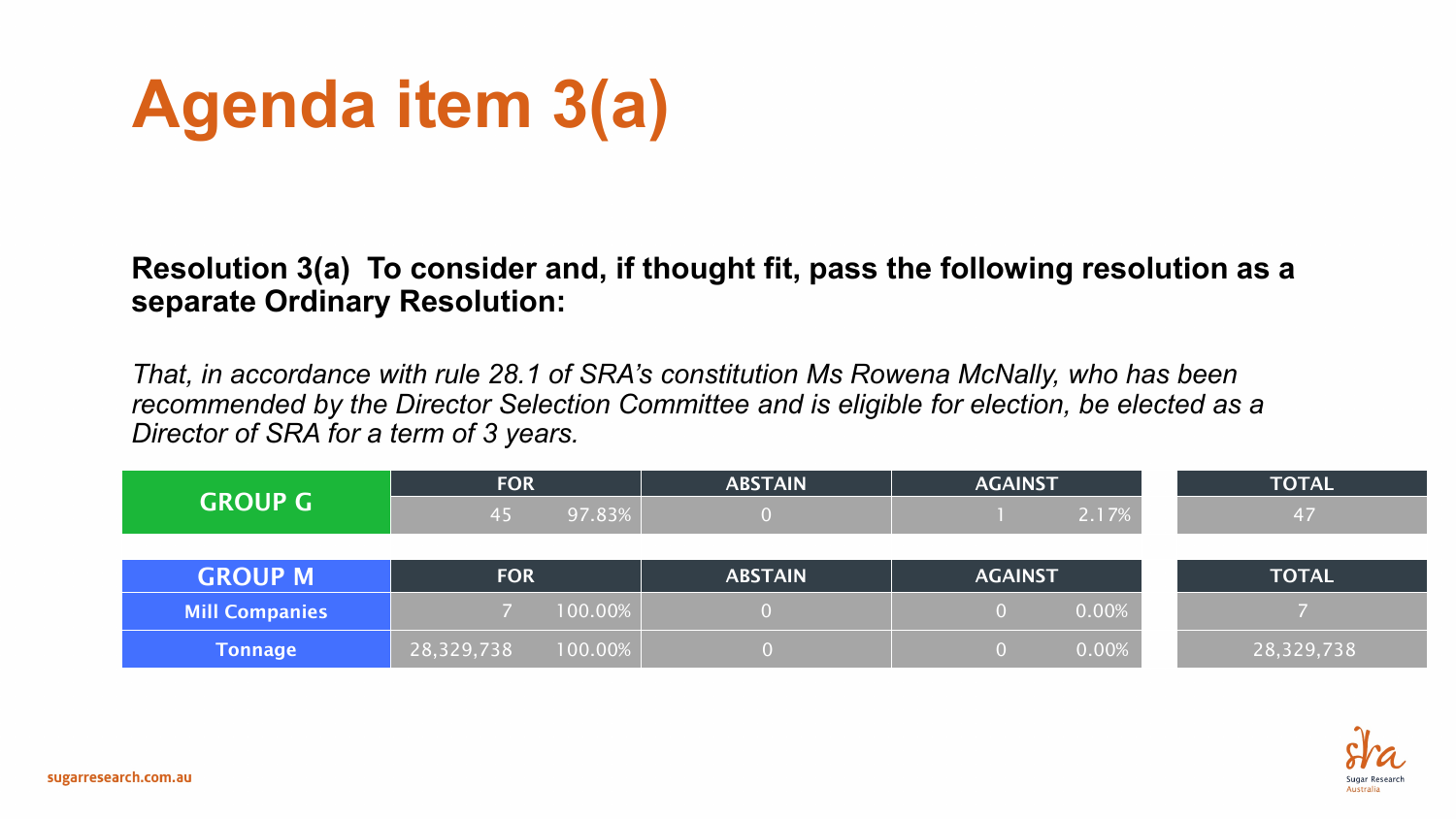### **Agenda item 3(b)**

#### **Resolution 3(b) To consider and, if thought fit, pass the following resolution as a separate Ordinary Resolution:**

*That, in accordance with rule 28.1 of SRA's constitution Mr Mark Day, who has been recommended by the Director Selection Committee and is eligible for election, be elected as a Director of SRA for a term of 3 years.*

| <b>GROUP G</b>        | <b>FOR</b>            | <b>ABSTAIN</b> | <b>AGAINST</b> | <b>TOTAL</b> |
|-----------------------|-----------------------|----------------|----------------|--------------|
|                       | 89.13%<br>74 T        |                | 10.87%         | 47           |
|                       |                       |                |                |              |
| <b>GROUP M</b>        | <b>FOR</b>            | <b>ABSTAIN</b> | <b>AGAINST</b> | <b>TOTAL</b> |
| <b>Mill Companies</b> | 100.00%               |                | 0.00%          |              |
| Tonnage               | 100.00%<br>28,329,738 |                | 0.00%          | 28,329,738   |

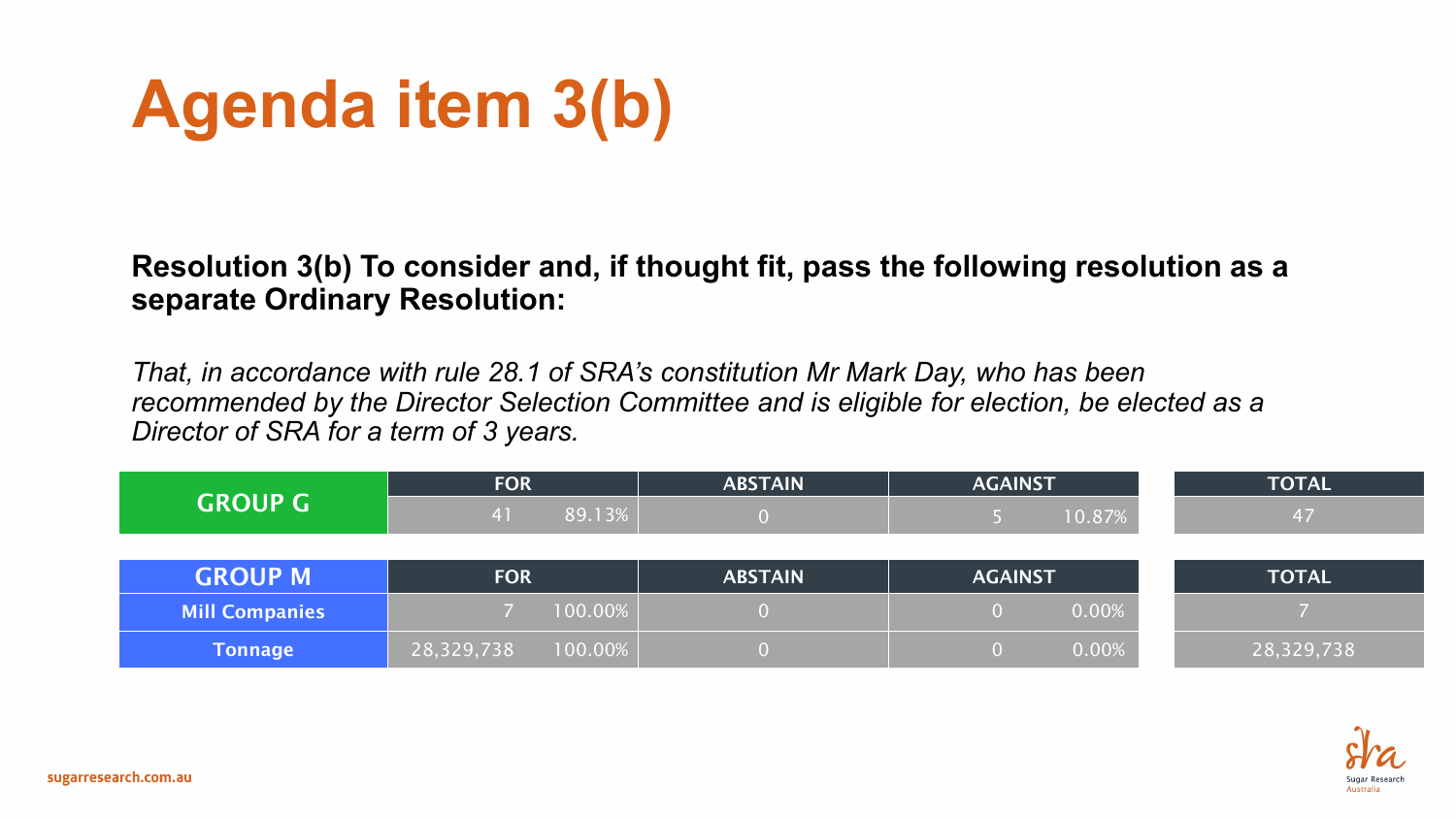### **Agenda item 3(c)**

#### **Resolution 3(c) To consider and, if thought fit, pass the following resolution as a separate Ordinary Resolution:**

*That, in accordance with rule 28.1 of SRA's constitution Mr Rowley Winten, who has been recommended by the Director Selection Committee and is eligible for election, be elected as a Director of SRA for a term of 3 years.*

| <b>GROUP G</b>        | <b>FOR</b>            | <b>ABSTAIN</b> | <b>AGAINST</b> | <b>TOTAL</b> |
|-----------------------|-----------------------|----------------|----------------|--------------|
|                       | 100.00%<br>46         |                | 0.00%          | 47           |
|                       |                       |                |                |              |
| <b>GROUP M</b>        | <b>FOR</b>            | <b>ABSTAIN</b> | <b>AGAINST</b> | <b>TOTAL</b> |
| <b>Mill Companies</b> | 100.00%               |                | 0.00%          |              |
| <b>Tonnage</b>        | 100.00%<br>28,329,738 |                | 0.00%          | 28,329,738   |